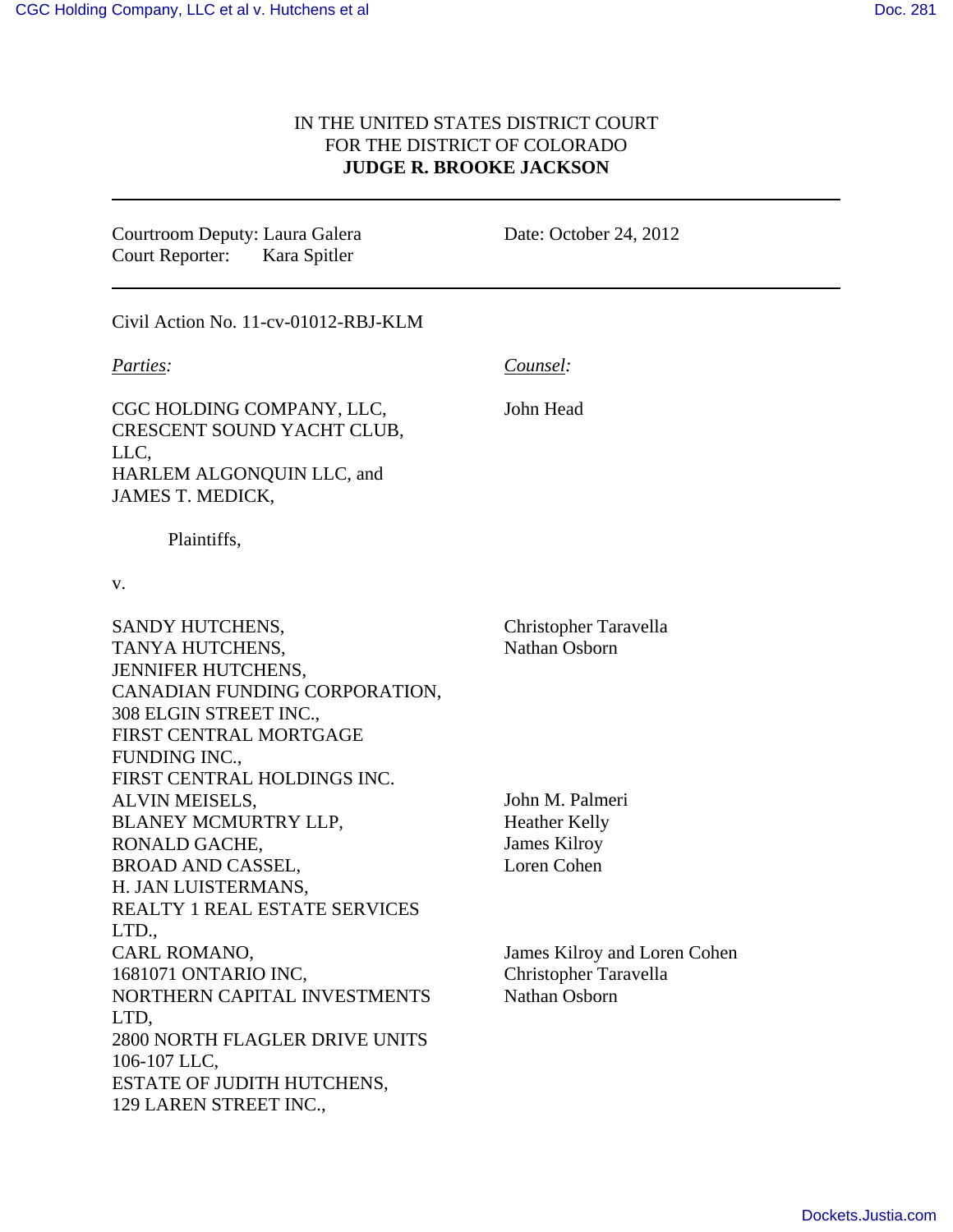3415 ERRINGTON AVENUE INC., 367-369 HOWEY DRIVE INC., 3419 ERRINGTON AVENUE INC., 17 SERPENTINE STREET INC., 720 CAMBRIAN HEIGHTS INC., 331 REGENT STREET INC., 789 LAWSON STREET INC., 110-114 PINE STREET INC., 15-16 KEZIAH COURT INC., 193 MOUNTAIN STREET INC., 625 ASH STREET INC., 364 MORRIS STREET INC., SANTAN PROPERTY MANAGEMENT INC., 101 SERVICES ROAD INC., 146 WHITAKER STREET INC., 1697030 ONTARIO INC., JBD HUTCHEN FAMILY HOLDINGS INC., JBD HOLDINGS, and 1539006 ONTARIO INC.,

Defendants.

## **COURTROOM MINUTES**

## **MOTION HEARING**

**Court in session: 7:59 a.m.**

Court calls case. Appearances of counsel.

- 8:09 a.m. Argument by Mr. Osborn as to The Entity Defendants' Motion to Dismiss for Lack of Personal Jurisdiction, Failure to State a Claim Upon Which Relief Can be Granted, and Improper Venue #[235].
- 8:26 a.m. Argument by Mr. Head as to The Entity Defendants' Motion to Dismiss for Lack of Personal Jurisdiction, Failure to State a Claim Upon Which Relief Can be Granted, and Improper Venue #[235].
- 8:38 a.m. Rebuttal argument by Mr. Osborn.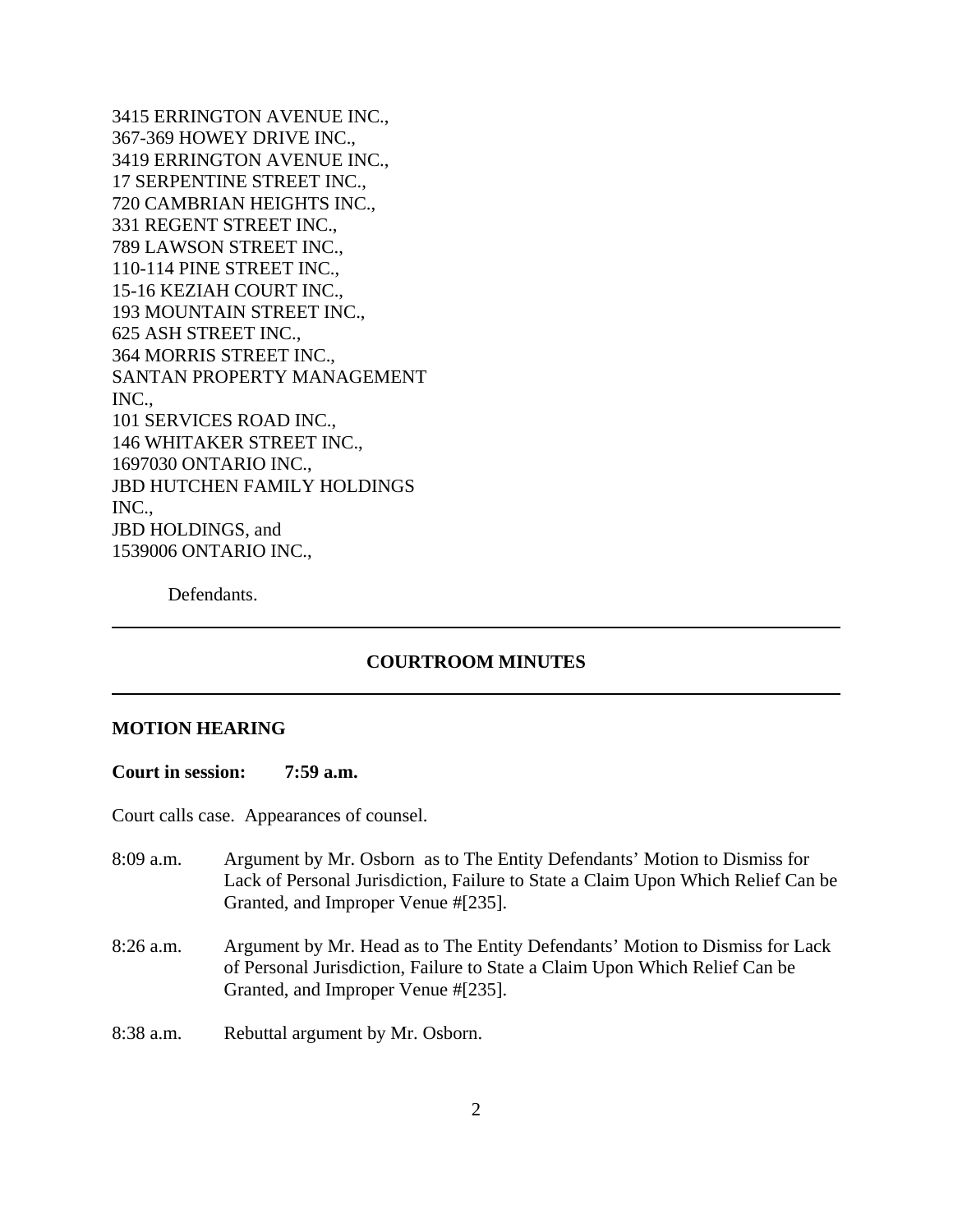| $9:29$ a.m.<br>9:48 a.m. | Court in recess.<br>Court in session.                                                                                                                                                                                                                 |
|--------------------------|-------------------------------------------------------------------------------------------------------------------------------------------------------------------------------------------------------------------------------------------------------|
| $9:15$ a.m.              | Argument by Mr. Head Argument by Mr. Taravella as to Plaintiffs' Motion to<br>Prohibit Defendants' Use of Documents Not Produced as Part of Defendants'<br>Rule $26(a)(1)(A)(ii)$ Disclosures #[231].                                                 |
| $9:04$ a.m.              | Argument by Mr. Taravella as to Plaintiffs' Motion to Prohibit Defendants' Use<br>of Documents Not Produced as Part of Defendants' Rule $26(a)(1)(A)(ii)$<br>Disclosures #[231] and Plaintiffs' Motion to Compel Discovery by Hutchens<br>$\#[255]$ . |
| $9:02$ a.m.              | Argument by Ms. Kelly as to Plaintiffs' Motion to Prohibit Defendants' Use of<br>Documents Not Produced as Part of Defendants' Rule $26(a)(1)(A)(ii)$ Disclosures<br>$\#$ [231].                                                                      |
| $8:48$ a.m.              | Argument by Mr. Kilroy as to Plaintiffs' Motion to Prohibit Defendants' Use of<br>Documents Not Produced as Part of Defendants' Rule $26(a)(1)(A)(ii)$ Disclosures<br>$\#$ [231].                                                                     |

Argument by Mr. Head as to Plaintiffs' Motion to Compel Discovery by Defendants Ronald Gache, Carl Romano and Broad and Cassel #[233].

| $10:07$ a.m.                                                | Argument by Mr. Cohen as to Plaintiffs' Motion to Compel Discovery by<br>Defendants Ronald Gache, Carl Romano and Broad and Cassel #[233].   |  |
|-------------------------------------------------------------|----------------------------------------------------------------------------------------------------------------------------------------------|--|
| $10:44$ a.m.                                                | Argument by Mr. Palmeri as to Plaintiffs' Motion to Compel Discovery by<br>Defendants Ronald Gache, Carl Romano and Broad and Cassel #[233]. |  |
| $11:05$ a.m.                                                | Rebuttal argument by Mr. Head.                                                                                                               |  |
| Mr. Palmeri, Mr. Taravella and Mr. Cohen address the Court. |                                                                                                                                              |  |

- **ORDERED:** Hearing on Motion to Certify Class #[6] set **January 4, 2013 at 8:00 a.m.** before the Honorable Judge R. Brooke Jackson in Courtroom A-902, Ninth Floor, Alfred A. Arraj United States Courthouse, 901 19<sup>th</sup> Street, Denver, Colorado 80294.
- **ORDERED:** Plaintiffs' Motion to Prohibit Defendants' Use of Documents Not Produced as Part of Defendants' Rule 26(a)(1)(A)(ii) Disclosures #[231] is GRANTED. If documents are not disclosed in full compliance with Rule 26, they will not be used. Disclosure deadline for full, complete disclosures of non-privileged documents is **November 30, 2012.**